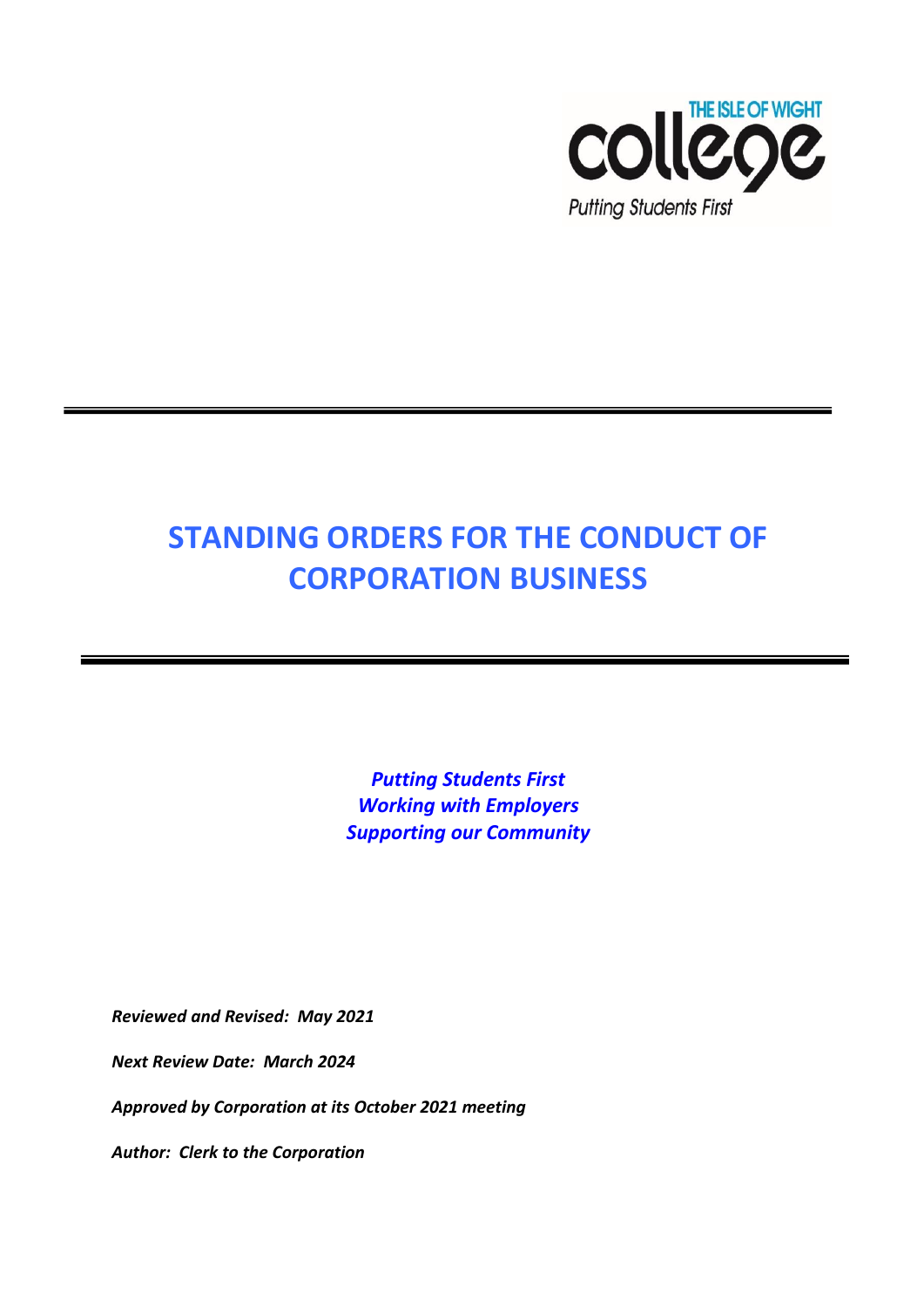# **Contents**

| 1.               |                                                       |  |
|------------------|-------------------------------------------------------|--|
| 2.               |                                                       |  |
| 3.               | APPOINTMENT OF MEMBERS OF THE CORPORATION 4           |  |
| $\overline{4}$ . | APPOINTMENT OF CHAIR AND VICE CHAIR OF CORPORATION4   |  |
| 5.               | ATTENDANCE BY GOVERNORS AND CO-OPTED MEMBERS AT       |  |
| 6.               | PROCEEDINGS FOR MEETINGS - ORDER OF BUSINESS, DEBATE, |  |
| 7.               |                                                       |  |
| 8.               |                                                       |  |
| 9.               | ROLES, RESPONSIBILITIES AND DELEGATED POWERS11        |  |
| 10.              |                                                       |  |
| 11.              | ATTENDANCE AND PUBLIC ACCESS TO MEETINGS 13           |  |
| 12.              |                                                       |  |
| 13.              | COMMITTEES, TERMS OF REFERENCE AND QUORACY 16         |  |
| 14.              |                                                       |  |
| 15.              | APPOINTMENT OF CLERK TO THE CORPORATION 17            |  |
| 16.              |                                                       |  |
| 17.              |                                                       |  |
| 18.              | INDEPENDENT PROFESSIONAL ADVICE FOR MEMBERS  18       |  |
| 19.              | STATEMENTS MADE ON BEHALF OF THE CORPORATION  19      |  |
| 20.              | MEMBERSHIP OF THE CORPORATION - AVAILABILITY OF       |  |
| 21.              |                                                       |  |
| 22.              | AMENDMENTS TO THE STANDING ORDERS FOR THE CONDUCT OF  |  |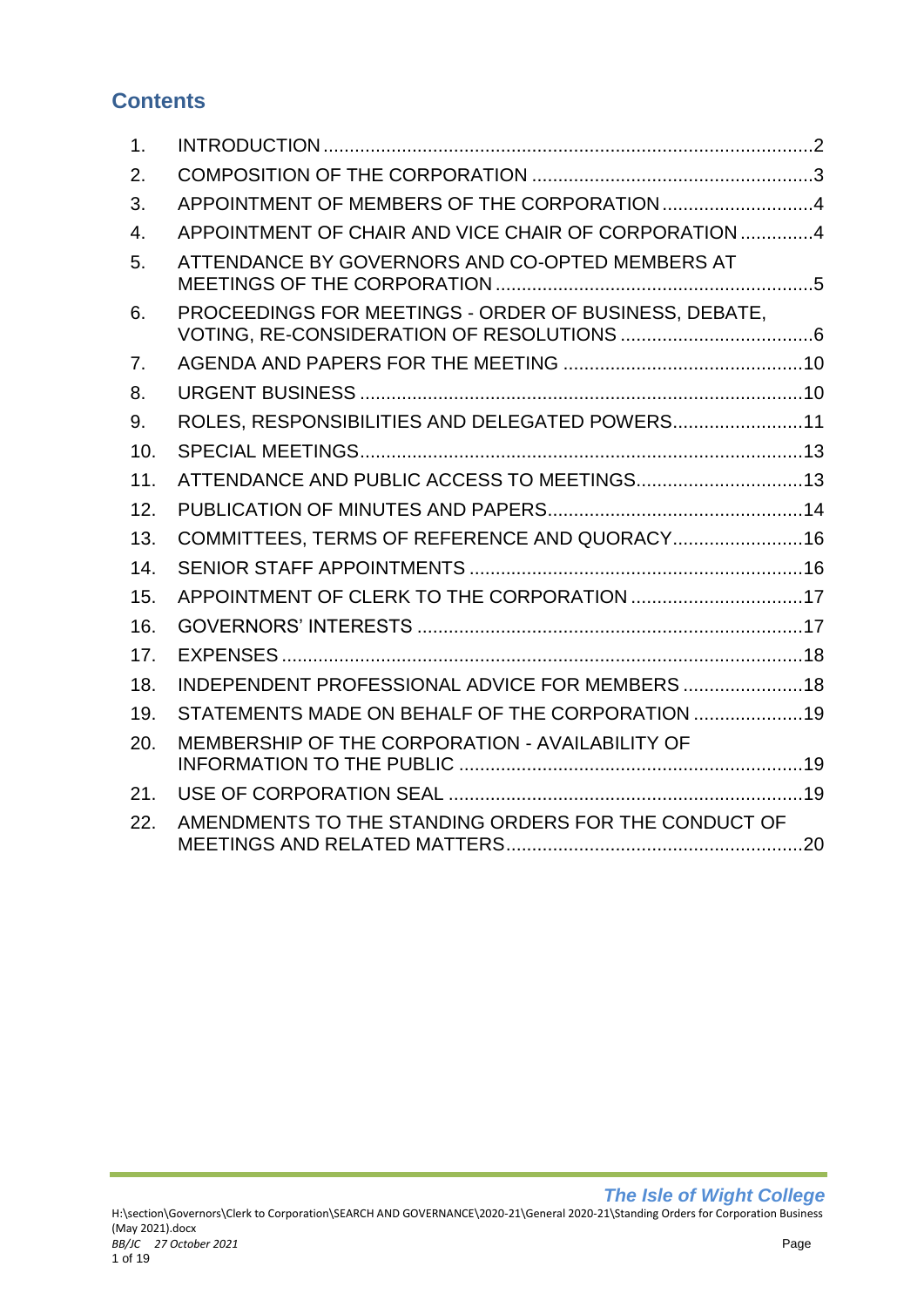## **STANDING ORDERS FOR THE CONDUCT OF MEETINGS OF THE CORPORATION AND RELATED MATTERS**

## <span id="page-2-0"></span>**1. INTRODUCTION**

Nothing in this document is intended to override the provision of the Statutory Instrument and Articles of Government **in the Further Education Corporations (Former Further Education Colleges) (Replacement of Instrument and Articles of Government) Order 2007** that came into force on 1 January 2008 and Modification Orders of 2010 and 2012 and the Further and Higher Education Act 1992 and the Learning and Skills Act 2000 which will at all times remain the main sources of guidance.

A copy of these Standing Orders will be given to each Member on appointment to the Corporation and to co-opted Members of Committees and will be the basis on which the Chair of the Corporation and each Chair of its Committees conduct meetings.

#### **1.1 Interpretation**

In these Standing Orders:

'College' means the Isle of Wight College;

'Governing Body' means Corporation of the Isle of Wight College;

'Committee' means a Committee of the Corporation;

'Chair' means the Chair of the Corporation or of a Committee of the Corporation as the context requires;

'Governor' means a Member of the Corporation;

'Co-opted Member' means a person who is not a Governor but who is appointed as a Member of a Committee;

'Chief Executive' means the Chief Executive and Principal of the Isle of Wight College:

'Clerk' means the Clerk to the Corporation;

'Funding Body' means **the Education and Skills Funding Agency;**

'Act' means the Further/Higher Education Act 1992

- 1.2 Every Member of the Corporation and of its Committees shall be bound by these Orders and shall be expected to adhere to the Seven Principles of Public Life as recommended by the Nolan Committee's report "Standards in Public Life". In summary these are:
	- a) selflessness
	- b) integrity
	- c) objectivity
	- d) accountability
	- e) openness
	- f) honesty
	- g) leadership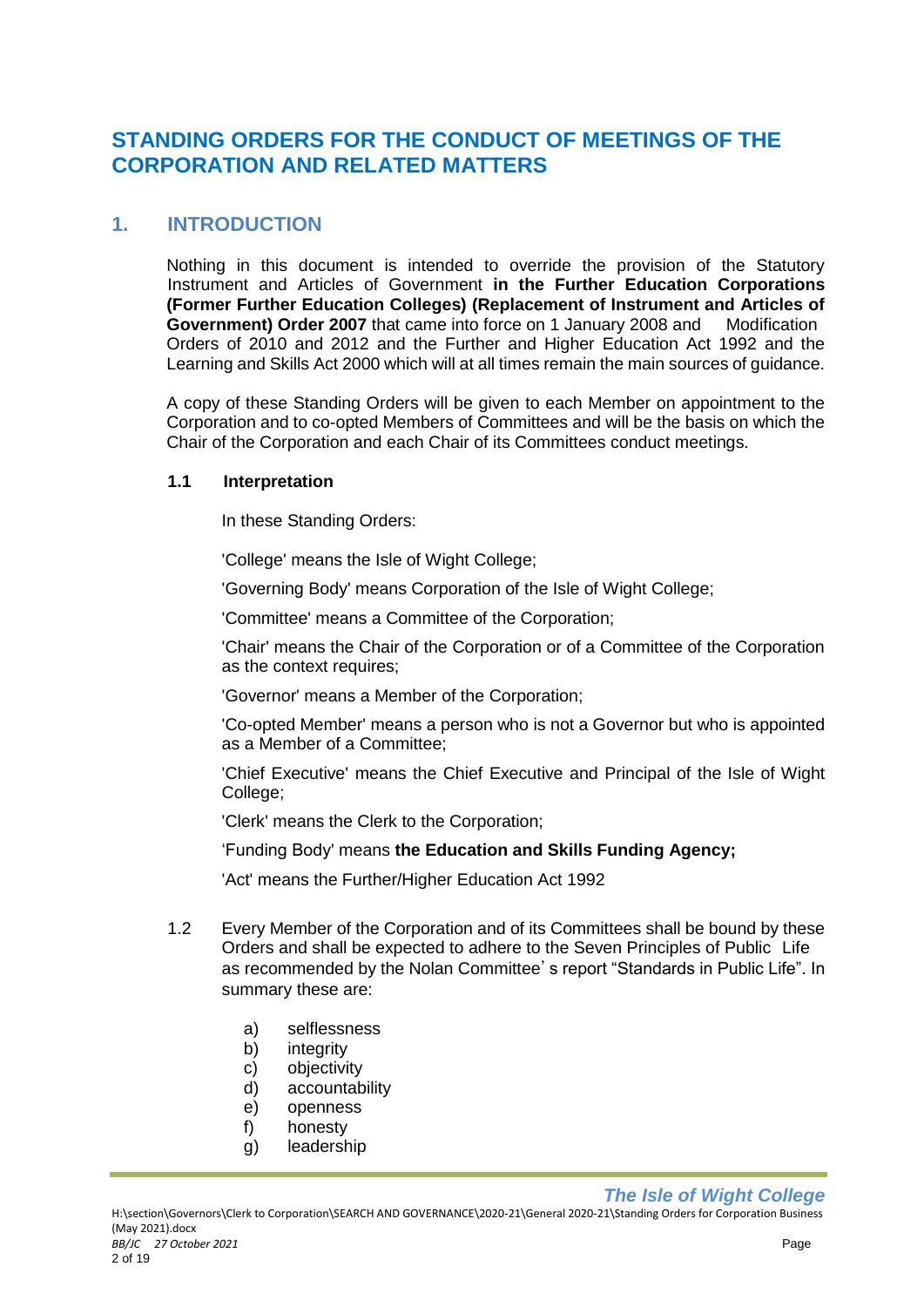- 1.3 The ruling of the Chair as to the meaning and/or application of these Standing Orders shall not be challenged at any meeting of the Governing Body, or open to discussion. Any challenge should be referred to the next meeting of the Search & Governance Committee for consideration.
- 1.4 Any variation by a Member to the requirement of these Standing Orders or the Code of Conduct for Members shall be considered in the first instance by the Search and Governance Committee. That Committee will then make a recommendation to the Board.
- 1.5 These Standing Orders shall take immediate effect, subject to any statutory provision, for the time being in force affecting Further Education Corporations, in particular the Instrument and Articles of Government set out in the Further Education Corporations (former Further Education Colleges) (Replacement of Instrument and Articles of Government) Order 2007 and which came into force on 1 January 2008 and the Modification Orders of 2010 and 2012.

## <span id="page-3-0"></span>**2. COMPOSITION OF THE CORPORATION**

- 2.1 The Membership of the Corporation of the Isle of Wight College will be determined from time to time by the Corporation having regard to the provision of the Instrument of Government, and the recommendations of the Search and Governance Committee.
- 2.2. It is the objective of the Corporation that there is an appropriate balance of skills and experience amongst Members. This will mean that Members will be drawn from a range of backgrounds including (but not exclusively):

Art/Design/Media Audit Care Sector/Catering/Hospitality Chairing Corporate Management Education (HE/FE/Schools/Student Matters) **Employers** Equal Opportunities Estates/Property Management/Environmental/Capital Project/Facilities Financial Management/Accountancy Health and Safety Health Sector HR (Staff Development and Training/Employment) Industry and Business IT/Computing Legal Services/Profession Local Authorities Marketing/PR/Economic Planning National and Local Government Public, Voluntary, Community Sectors Quality Assurance Retail Purchasing Strategic Management/Risk Management Trade Unions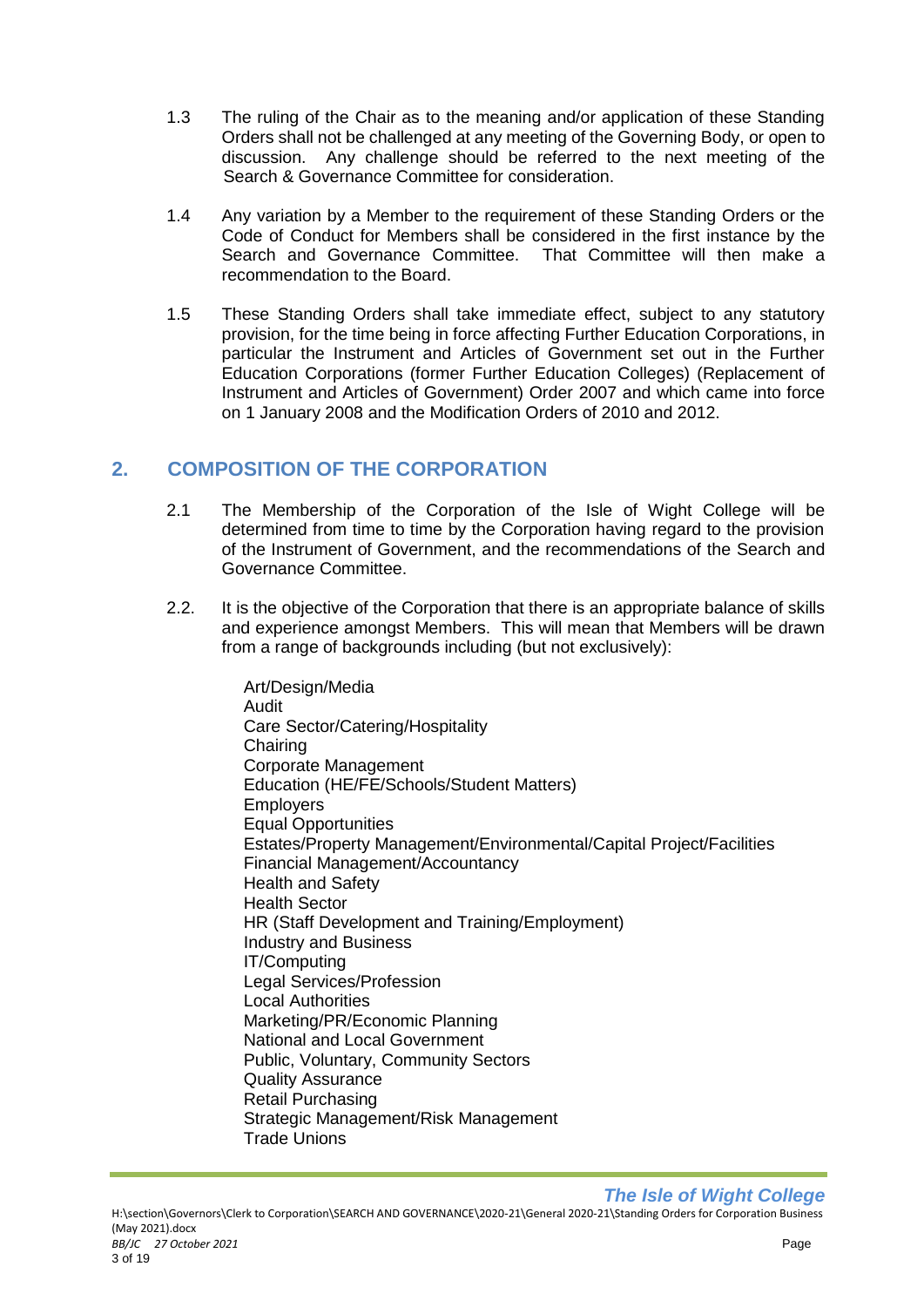- 2.3 The Corporation will have opportunity to co-opt additional persons to serve on the Committees of the Corporation, with the exception of the Remuneration Committee, to enhance the mix of skills and interests.
- 2.4 The Corporation has established a Search and Governance Committee to assist it in the appointment of Members in an open and structured way. The Terms of Reference of the Search and Governance Committee, as approved by the Corporation, can be found on the Governance website. The final decision for determining the Membership of the Corporation, including the individuals to be appointed to serve on the Corporation and its Committees, rests with the Corporation as a Body.

## <span id="page-4-0"></span>**3. APPOINTMENT OF MEMBERS OF THE CORPORATION**

The Corporation will use its Search and Governance Committee to make recommendations to it on the selection of Governors to the Board including the reappointment of existing Governors. Membership of Committees will be made by the Corporation upon the recommendations of the Search and Governance Committee and/or the relevant Sub Committee Chair.

## <span id="page-4-1"></span>**4. APPOINTMENT OF CHAIR AND VICE CHAIR OF CORPORATION**

- 4.1 The term of office for the Chair and Vice Chair of Corporation will be 1 year and will run from 1 August each year. At the end of that period, the Governors fulfilling those offices will be eligible for re-election if they are still serving on the Corporation.
	- 4.2 The Chair and the Vice Chair shall be appointed annually from among Governors before the last meeting prior to the expiry of their term of office. The Chair and Vice Chair of Committees shall be appointed annually at the first ordinary meeting of the Committee after the 1 August in any year.
	- 4.3 The Clerk will preside over the election of a Chair and will invite nominations for the forthcoming term. The election of the Vice Chair will be presided over by the Chair.
	- 4.4 The Chair and Vice Chair will normally be appointed following a show of hands of Governors present and voting at the meeting. However, if demanded by any one Governor, the Chair and/or Vice Chair shall be elected by a secret ballot. Where there are more than two nominations for the office of Chair or Vice Chair and the first voting does not produce a majority of votes in favour of any nominee, the nominee having the least number of votes shall be struck off the list and a fresh ballot held. This process shall be repeated until an absolute majority of Governors present and voting is obtained in favour of one nominee.
	- 4.5 The Chief Executive and any Staff or Student Governor is ineligible for appointment but may participate in the appointment process.
	- 4.6 If both the Chair and Vice Chair of the Corporation are absent from any meeting of the Corporation, the Governors present shall chose one of their number to act as Chair for that meeting, provided that the Governor chosen shall not be the Chief Executive, a Staff or Student Governor.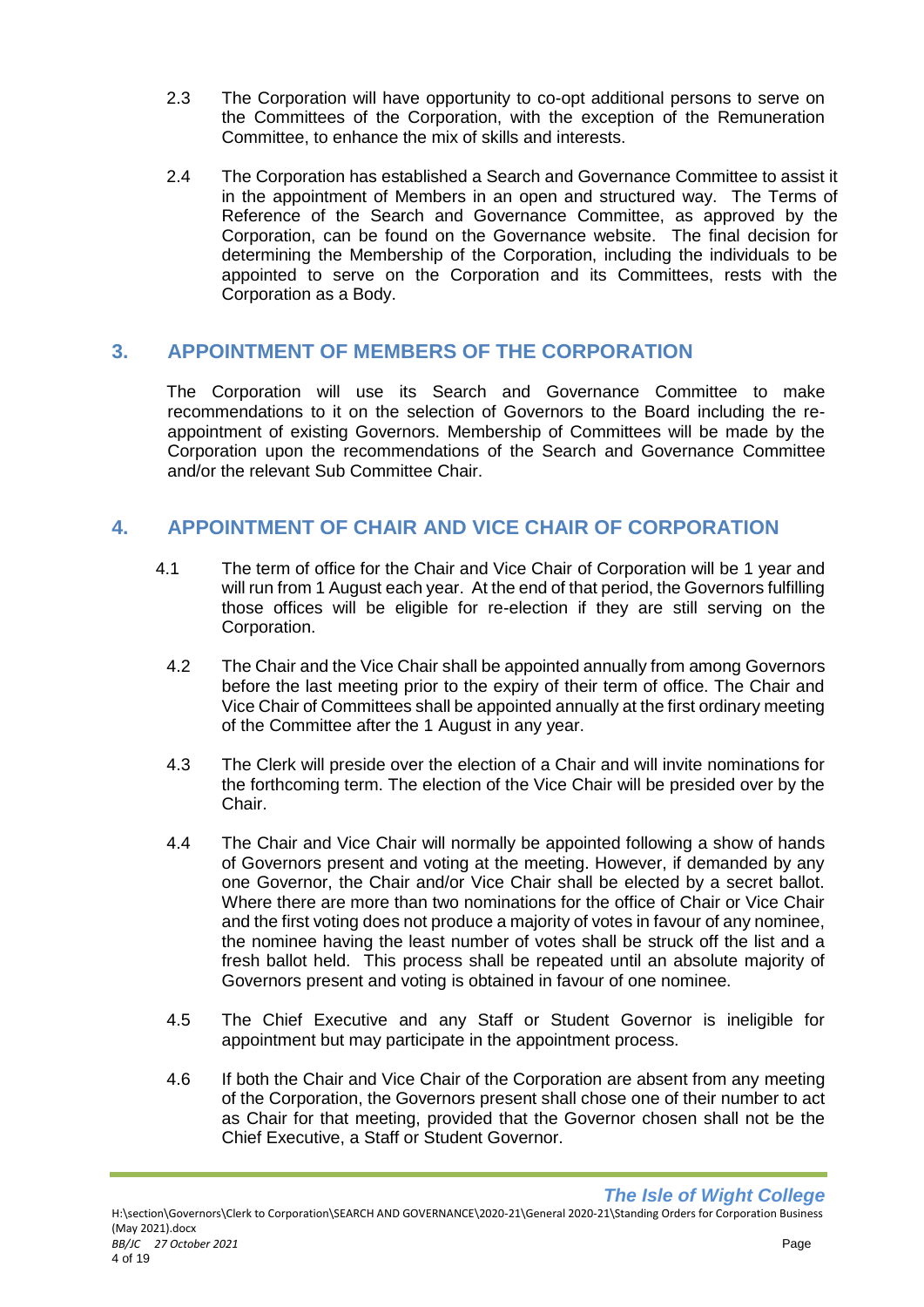## <span id="page-5-0"></span>**5. ATTENDANCE BY GOVERNORS AND CO-OPTED MEMBERS AT MEETINGS OF THE CORPORATION**

- 5.1 Members have been appointed to serve on the Corporation in the expectation that they will make time in their schedule to attend and fully participate in the work of the Corporation and the life of the College. If, however, a Member is prevented from attending a Corporation meeting, Committee meetings or a development event, that Member should notify the Clerk and give as much notice as possible. The purpose of this is to enable the Clerk to:
	- Give apologies at the meeting and record these in the Minutes;
	- **EXEC** Ascertain whether or not the meeting will be quorate.
- 5.2 Minutes will record the point on the agenda when a Member withdraws from a meeting.
- 5.3 The Instrument of Government provides for the Corporation to consider removing a Governor from office if that Governor has been absent from meetings of the Corporation for a period longer than 6 consecutive months without the permission of the Corporation.

In the light of individual circumstances, it may be appropriate for the Corporation to grant leave of absence to a Governor from their duties as a Member of the Corporation. The criteria for deciding whether to remove a Governor from the Corporation or whether special leave will be granted will be based on the following:

- Previous attendance record at Corporation and Committee meetings and development events, prior to the 6 months continuous absence;
- Validity of reasons given for absence for example ill health, bereavement, pressure of work;
- Consideration of whether or not the reasons, however valid, are likely to prevent a speedy return to full involvement in the business of the Corporation.
- 5.4 The Clerk will monitor Members' attendance at meetings of the Corporation, Committees and at events to which Governors and Co-opted Members are invited. Such information will be communicated termly to the Chair of the Board who will hold discussions with an individual Member where his/her attendance has fallen below an acceptable level.
- 5.5 Co-opted Members of Committees will be treated the same as Governors for the principles of paragraphs 5.1-5.4.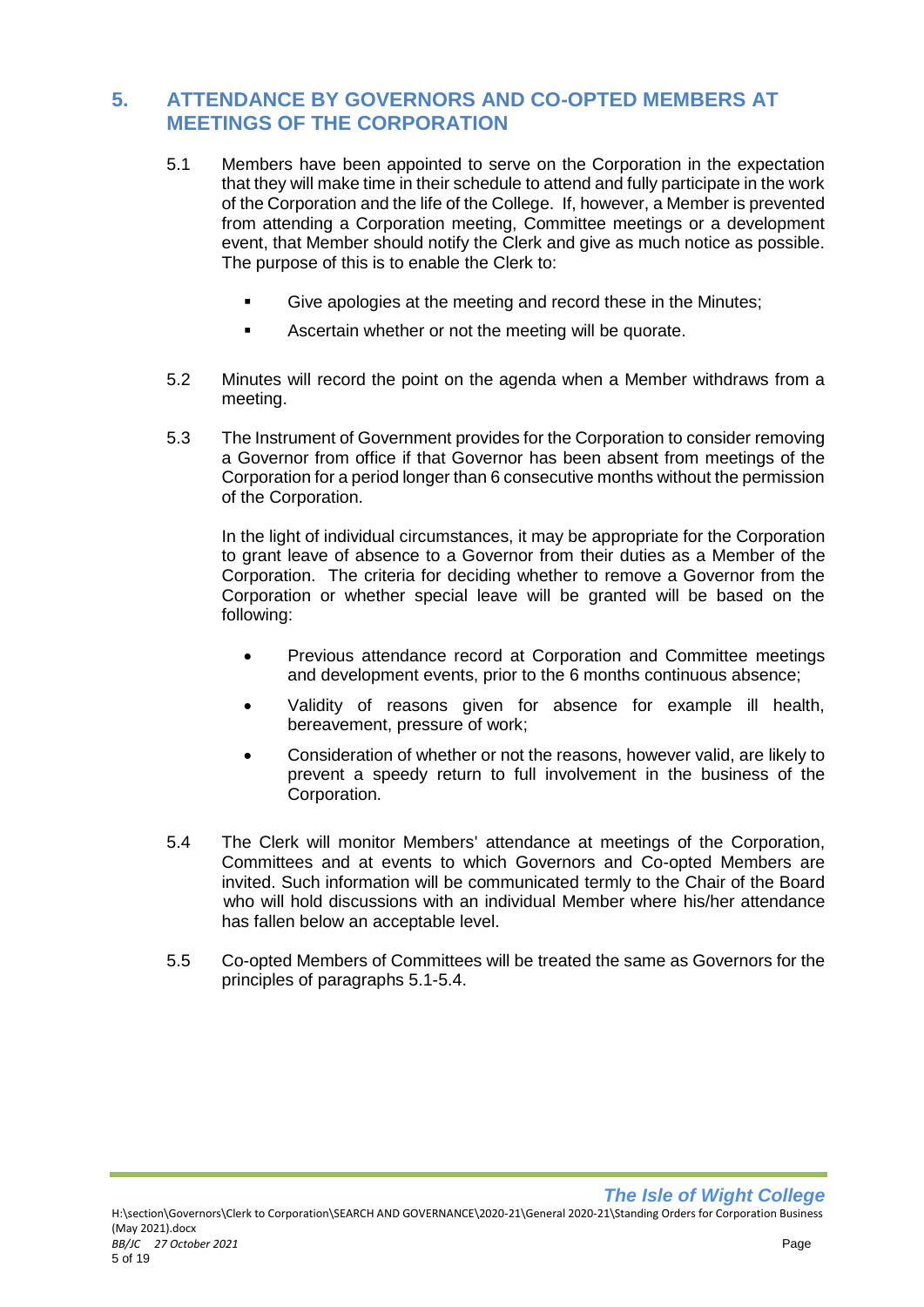## <span id="page-6-0"></span>**6. PROCEEDINGS FOR MEETINGS - ORDER OF BUSINESS, DEBATE, VOTING, RE-CONSIDERATION OF RESOLUTIONS**

#### **6.1 Meetings**

A "meeting" includes a meeting at which one or more of the Members attending participate by means of a telephone or video-conferencing facilities or similar communications equipment whereby all persons participating in the meeting can hear each other and participation in a meeting in this manner shall be deemed to constitute presence in person at such meeting and, subject to these Articles, shall be entitled to vote and be counted in a quorum accordingly. Such a meeting shall be deemed to take place where the largest group of those participating is assembled or, if there is no such group where the chair of the meeting is;

Ordinary meetings of the Governing Body and its Committees shall be held at least once in each Academic Term as the business of the Corporation requires but will normally be held once a month. There will be no Corporation meetings in August, September, November and June. A schedule of meetings for the Corporation and its Committees will be agreed by the Corporation annually in the Spring Term for the following Academic Year. All meetings shall be convened by the Clerk who shall send to Members written notice of the meeting and a copy of the proposed agenda, at least 5 calendar days before the date of the meeting.

If it is proposed to consider at any meeting the remuneration, conditions of service, conduct, suspension, dismissal or retirement of the Clerk to the Corporation, the Chair (and not the Clerk) shall send Members a copy of the Agenda and any relevant papers at least 5 calendar days before the date of the meeting.

6.2 If there are good reasons for doing so the Chair of a Committee has authority to re-arrange the date of a meeting in consultation with the Clerk. The Chair may also cancel a Committee meeting if the Clerk advises that there is insufficient business requiring a Committee's attention to justify a meeting before the next scheduled meeting of the Committee.

#### **6.3 Quorum**

The Corporation has agreed a membership of 18 (or 19 in years when 3 student Governors are appointed). The number of Governors necessary to constitute a quorum is 8, this being 40% of the Membership determined by the Corporation. (NB this quorum may change if the Governing Body determines that its total number of Governors should be amended)

#### **6.4 Proceedings of Meetings**

In accordance with normal practice, the Minutes of the last meeting will normally be taken as the first agenda item after apologies for absence and any election of Chair and Vice Chair and welcoming of new Members.

6.5 The Minutes will either be agreed and signed by the Chair of the meeting or, in the presence of the meeting, the master copy will be amended by the Clerk as required by the meeting and the amended Minutes will then be signed by the Chair of the meeting.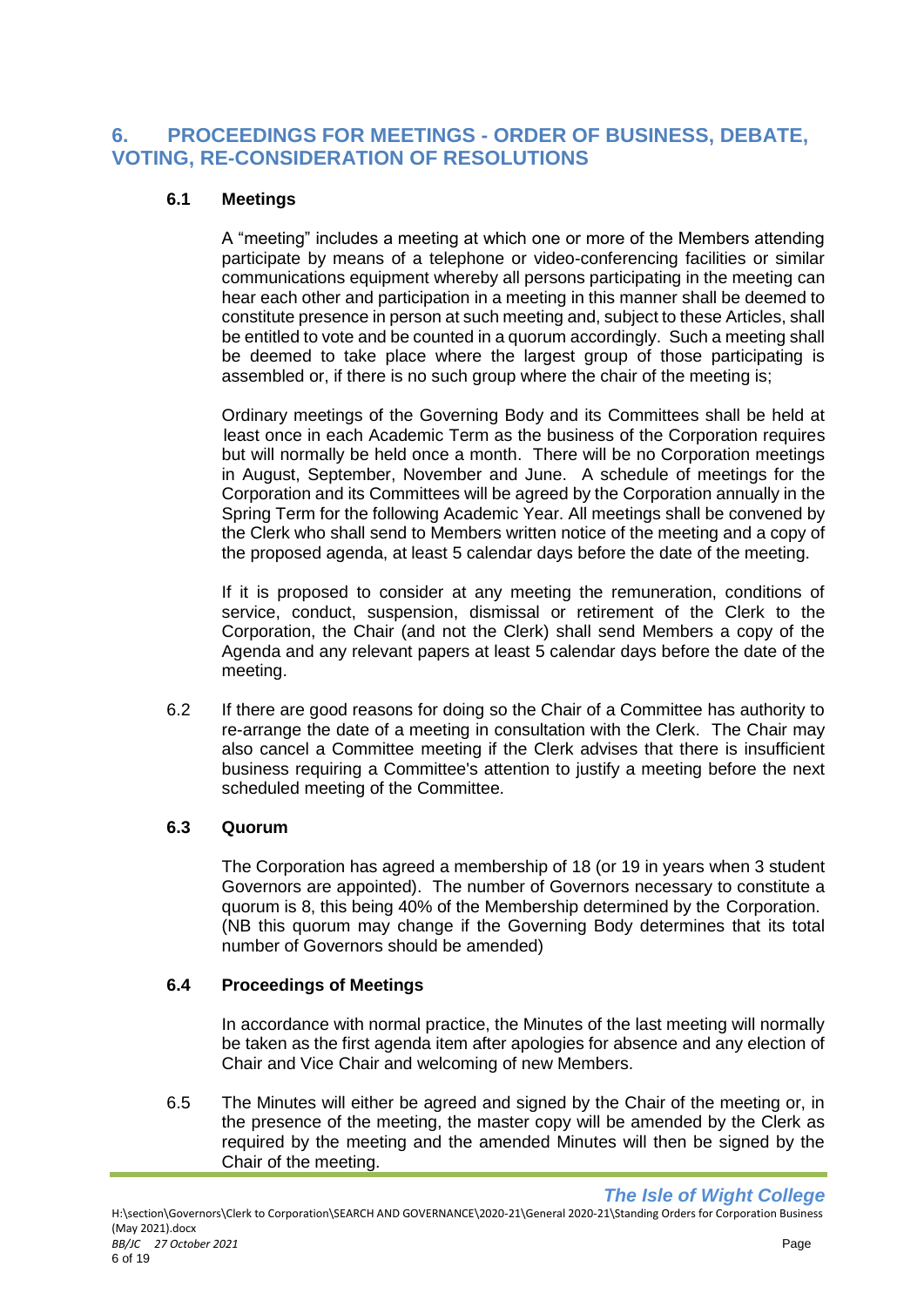- 6.6 Where the next meeting of the Corporation or Committee is a Special Meeting, the next following ordinary meeting will be treated as a suitable meeting for the purpose of signing Minutes.
- 6.7 The order of business of the meeting may be altered in accordance with the wishes of the meeting.
- 6.8 Separate Minutes shall be taken of those parts of meetings from which the Clerk, Staff or Student Governors have withdrawn. The Clerk, Staff or Student Governors who have withdrawn from a meeting in accordance with the relevant clauses of the Instrument of Government shall not be entitled to see the Minutes of that part of the meeting.
- 6.9 Where the Clerk is required to withdraw from a meeting the Members will elect one of their number (other than the Chief Executive) to act as Clerk for the duration of the meeting or part of the meeting.
- 6.10 Generally every recommendation to be decided at a meeting of the Corporation will be determined by the consensus view, following full and open discussion. The Chair will normally ask for agreement on the recommendation of those eligible Members present at the end of the discussion.
- 6.11 The Chair will only seek a vote if there is clear expression of dissent or if the matter is of particular significance, for example, approval of the annual budget, change in the College mission statement, or a College merger.
- 6.12 Where a recommendation requires a vote the decision will be determined by a majority of the votes of the Members present and voting on the recommendation. Where there is an equal division of the votes, the Chair shall have a second or casting vote.

The normal way of voting will be a show of hands. If a formal vote by a show of hands is taken, the number of votes for and against and any abstentions will be recorded in the Minutes.

If a majority of Members present and entitled to vote on a particular issue so wish, the vote may be conducted by secret ballot, in which case Members will be invited by the Chair to vote on a piece of paper, to fold it in half and to hand it to the Clerk. The Clerk will then count the votes and announce the ballot result. The number of votes for and against and any abstentions will be recorded in the **Minutes** 

Every Member of the Corporation must act in the best interest of the College and accordingly shall not be bound in their speaking and voting by mandates given to them by other bodies or persons. A Member may not vote by proxy, by way of a postal vote or through telephone conferencing. However, a Member may participate in a meeting and vote on any issue through video conferencing.

6.13 There may be occasions when an individual Member should declare an interest - not necessarily a financial interest - in an issue due to, for example, membership of an outside body. Members' attention is drawn to paragraph 11.1(b) and paragraphs 16(1) and 16(2) of these Standing Orders about withdrawing from that part of a meeting when the issue is to be discussed.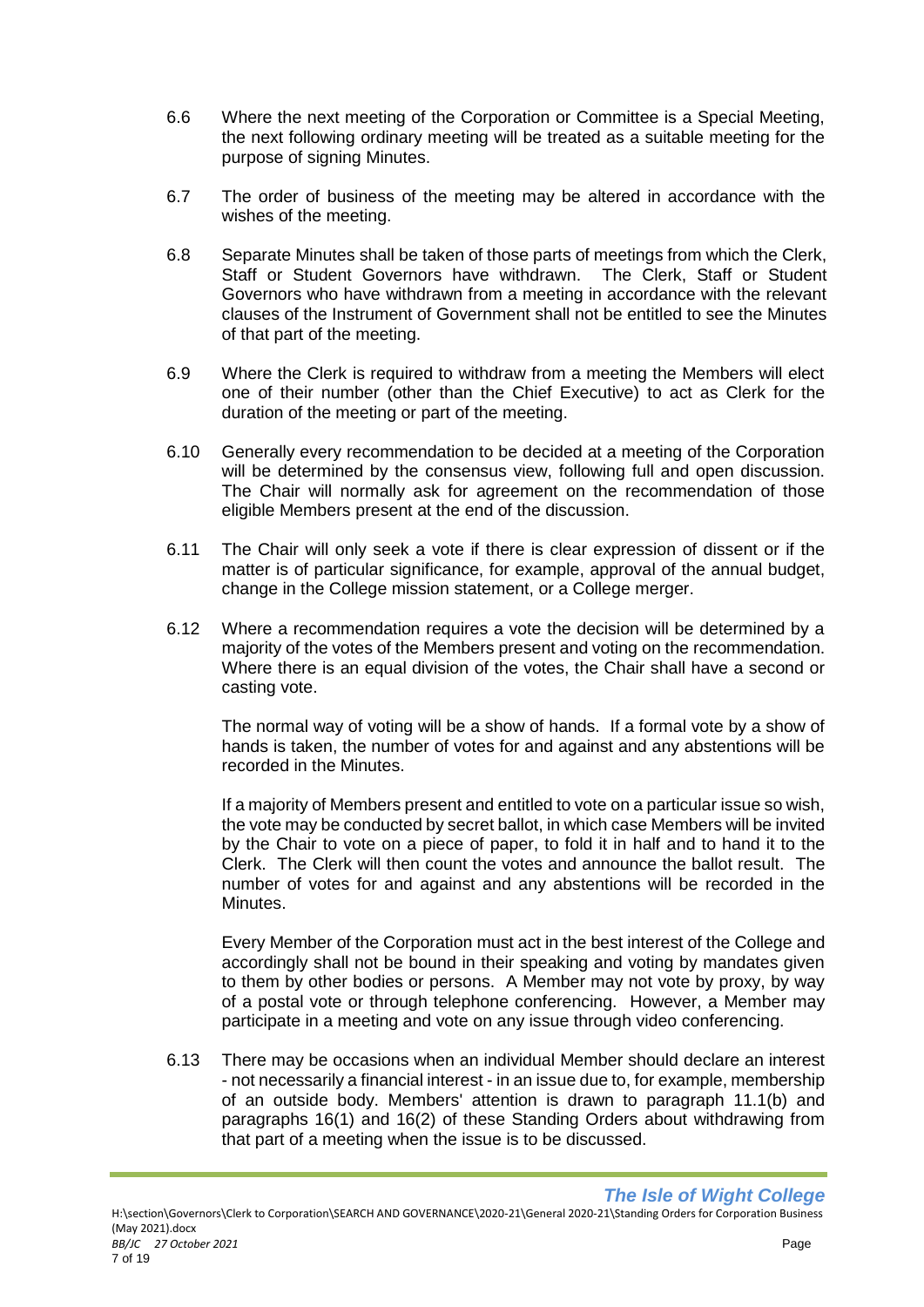If a Member has declared an interest it may be they are not counted as part of the quorum for that part of the meeting when the relevant discussion takes place.

#### **6.14 Written Resolutions**

- (1) A resolution in writing agreed by a simple majority of the Members who would have been entitled to vote upon it had it been proposed at a meeting shall be effective provided that:
	- (a) A copy of the proposed resolution has been sent to every eligible Member;
	- (b) A simple majority of the Members have signified agreement to the resolution; and
	- (c) It is contained in a document authenticated by the Clerk which has been received at the address specified by the College for the receipt of documents within the period of 28 days beginning with the circulation date.
- (2) A resolution in writing may comprise several copies of that resolution to which one or more Members have signified their agreement.
- (3) A written resolution will lapse if it is not passed before the end of the period of 28 days beginning with the circulation date.
- (4) For the purposes of clause 15(3) "circulation date" is the day on which copies of the written resolution are sent or submitted to Members or, if copies are sent or submitted on different days, to the first of those days.

#### **6.15 Means of Communication to be used**

- (1) Any notice or other document to be given to or by any person pursuant to the resolution:
	- (a) Must be in writing hard copy; or
	- (b) Must be given in electronic form.
- (2) The College may give any notice or other documents to a Member either:
	- (a) Personally; or
	- (b) By sending it by post in a prepaid envelope addressed to the Member at his or her address: or
	- (c) By leaving it at the address of the Member; or
	- (d) By giving it in electronic form to the Member's address; or
	- (e) By placing the notice on a website and providing the person with a notification in writing or in electronic form of the presence of the notice on the website. The notification must state that it concerns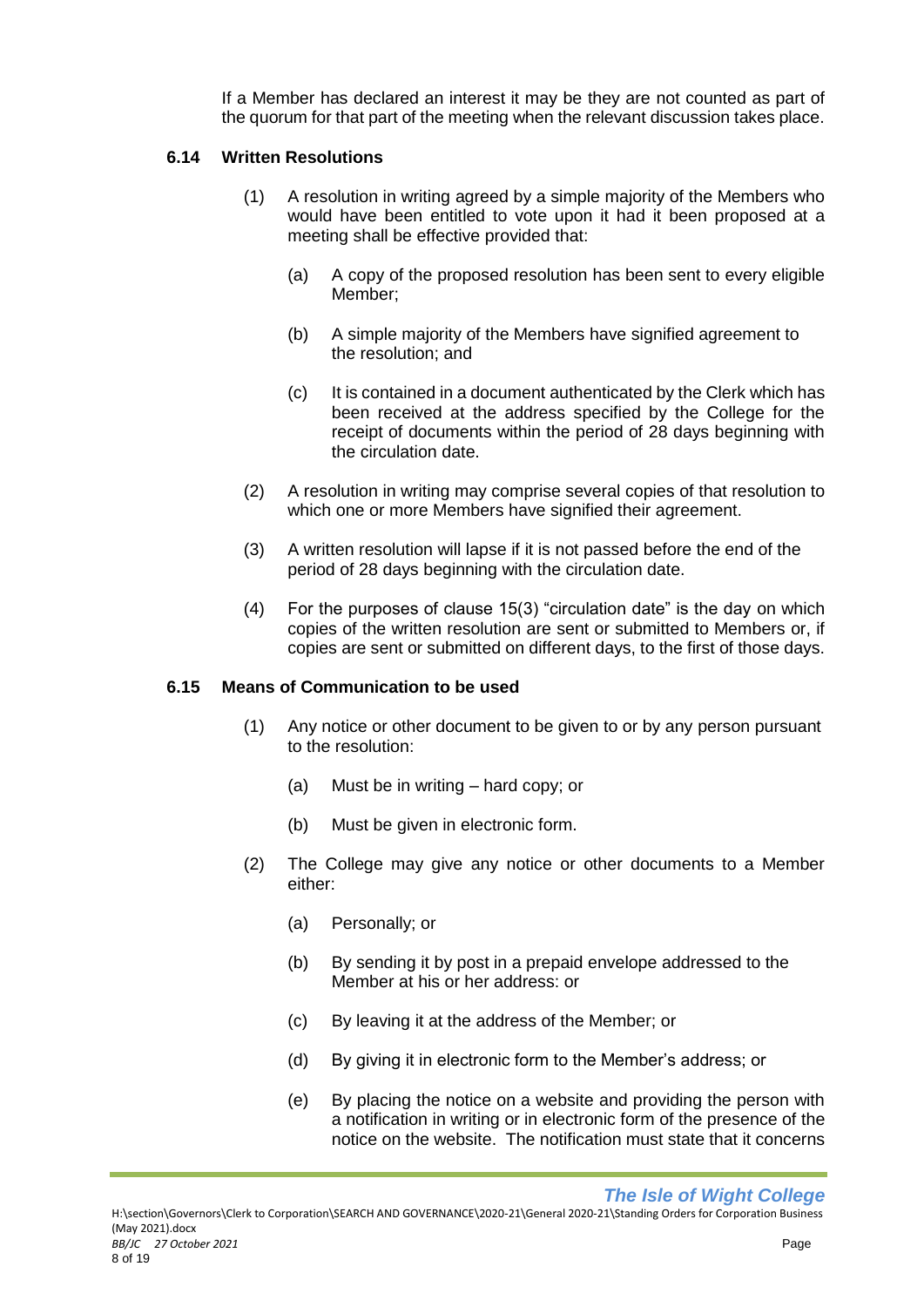a notice of a Corporation meeting and must specify the place date and time of the meeting*.*

- (3) A Member present in person at any meeting of the College shall be deemed to have received notice of the meeting and of the purposes for which it was called.
- (4) Proof that an envelope containing a notice was properly addressed, prepaid and posted shall be conclusive evidence that the notice was given.
- (5) Proof that an electronic form of notice was given shall be conclusive where the College can demonstrate that it was properly addressed and sent.
- (6) Notice shall be deemed to be given:
	- (a) 48 hours after the envelope containing it was posted; or
	- (b) In the case of an electronic form of communication, 48 hours after it was sent.
- (7) The Members must agree in writing to receive documents and notices from the College by electronic means.
- (8) Only such documents and notices as are specified by the College may be sent to the College in electronic form to the address specified by the College for that purpose and such documents or notices sent to the College are sufficiently authenticated if the identity of the sender is confirmed in the way the College has specified.

#### **6.16 Reconsideration of Resolutions**

A resolution by the Corporation cannot be overturned or varied, for example, as part of discussions of matters arising from previous Minutes. The Instrument and Articles of Government state that no resolution may be rescinded or varied at a subsequent meeting unless its reconsideration appears on the agenda for that meeting with a proposal to vary or rescind the previous decision.

Any Member wishing to propose that a previous decision be varied or rescinded, should request that the item be included as an agenda item as outlined above.

#### **6.17 Governors' and Committee Members' Term of Office**

(1) Corporation

The term of office of external Members of the Board will be for 4 years and 2 years for Staff Governors, with eligibility for re-appointment, subject to the recommendation of the Search and Governance Committee or re-election if appropriate. The term of office for Student Governors will be for that period of time that they are attending College but will not exceed two years.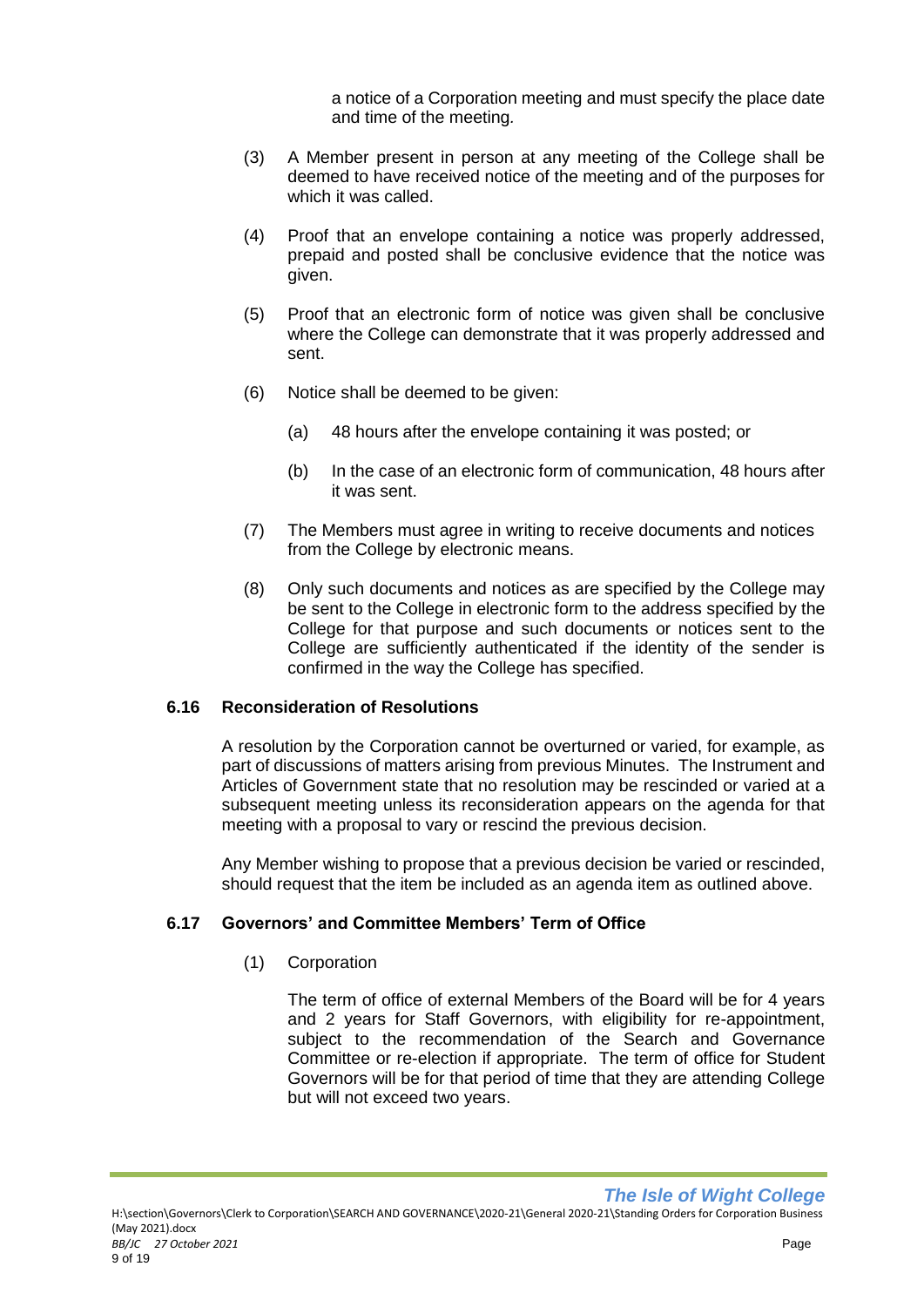(2) Committees

.

Every Governor appointed as a Member of a Committee will cease to be a Member of that Committee when she/he ceases to be a Governor unless they have been appointed for a further term of office as a Governor, or specifically becomes a Co-opted Member of a Committee.

Subject to Standing Order 6.15(2) above, a Governor's term of office as a Member of a Committee will be for 1 year renewable annually

6.18 The term of office of a Co-opted Member of a Committee will be for four years with eligibility for re-appointment to that Committee. Co-opted Members will normally serve a maximum of two terms.

## <span id="page-10-0"></span>**7. AGENDA AND PAPERS FOR THE MEETING**

The Clerk will be responsible for drawing up the agenda, preparing papers in consultation with the Chair and the Principal or their nominated representative and inviting Members to attend in accordance with the Instrument of Government. Items for inclusion on the agenda shall normally be submitted to the Clerk at least 7 days prior to the meeting.

In accordance with the Instrument of Government the Chair will be responsible for drawing up the agenda, preparing papers and inviting Members to attend any meeting regarding the Clerk or the Clerking of the Corporation.

Members of the Corporation will receive Minutes of the Committees of the Corporation with appropriate recommendations for each Committee detailed on the agenda.

The agenda, papers and following the meeting the draft Minutes (as agreed by the Chair) will be available from the Clerk.

There shall be excluded from any of these documents any material relating to;

- a) a named person employed at or proposed to be employed at the College;
- b) a named student at, or candidate for admission to the College;
- c) the Clerk to the Corporation;
- d) any matter which, by reason of its nature, the Governing Body are satisfied should be dealt with on a confidential basis.

## <span id="page-10-1"></span>**8. URGENT BUSINESS**

The Corporation is not obliged to include an item under any other business on its agenda. The Corporation does however recognise that important and urgent issues may have genuinely arisen after the agenda was prepared but cannot properly be dealt with by the Chair and Vice Chair's action and does not warrant a Special Meeting, nor can it wait until the next scheduled meeting. Under these circumstances, the Member wishing to raise the item must do so at the start of the meeting and if the majority agree, it will be added to the agenda.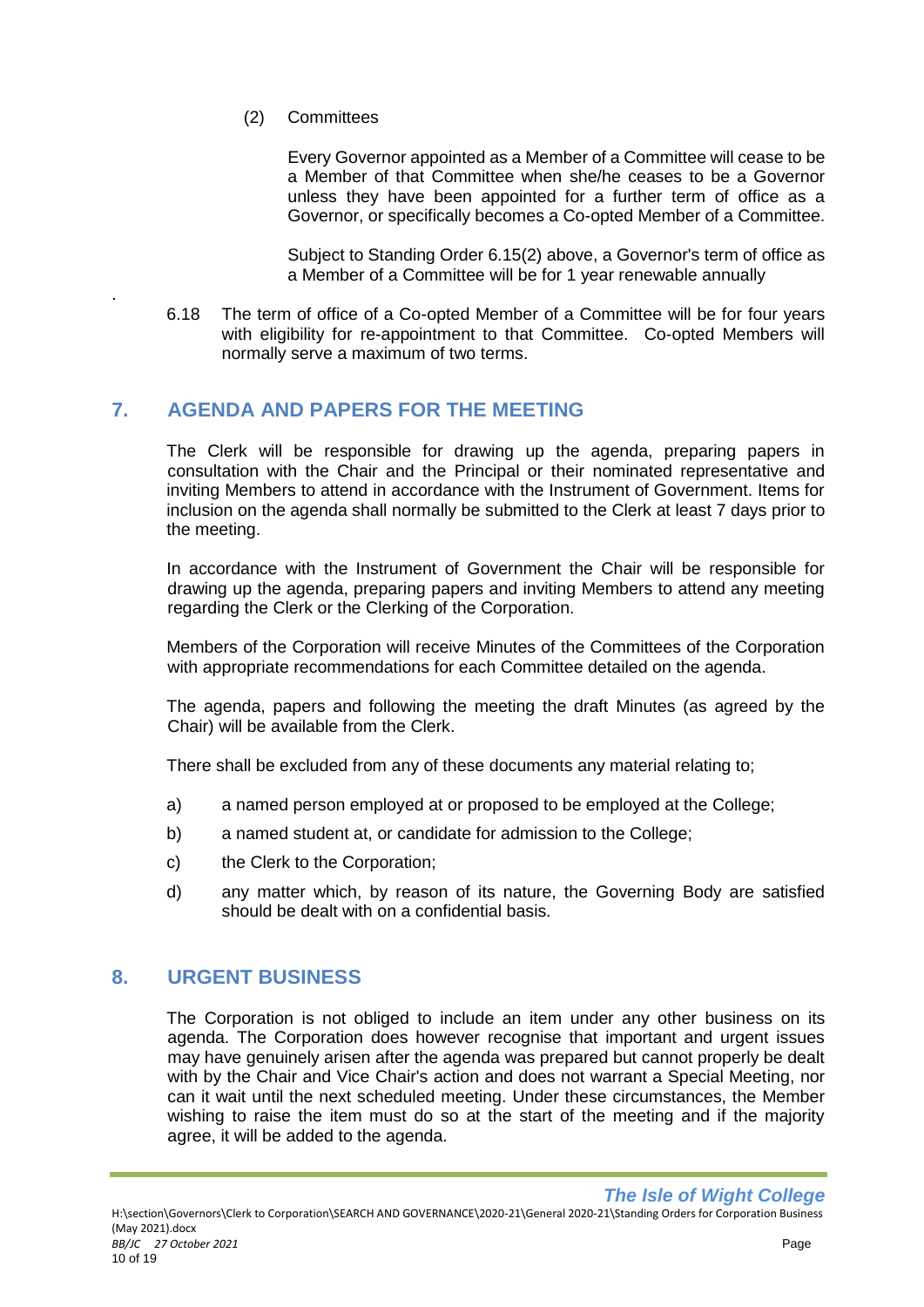## <span id="page-11-0"></span>**9. ROLES, RESPONSIBILITIES AND DELEGATED POWERS**

9.1 Article 3 distinguishes between the roles and responsibilities of the Corporation and the Principal.

Article 4 allows for the delegation of functions to the Committees, the Chair of the Corporation or the Principal with the exception of the following six responsibilities which cannot be delegated:

- The determination of the educational character and mission of the institution;
- The approval of the annual estimates of income and expenditure;
- The responsibility for ensuring the solvency of the institution and the Corporation and the safeguarding of their assets;
- The appointment or dismissal of the Principal, or a Senior Post Holder;
- The appointment or dismissal of the Clerk to the Corporation, and
- The modifying or revoking of the Instrument and Articles of Government.

It is mandatory for the Board to have a Search and Governance Committee and an Audit Committee.

9.2 The role of the Board is to set objectives for the College; to determine the limits of the Principal's discretion to act; to monitor the performance of the College, the Principal and themselves and to be accountable to the College's stakeholders.

The responsibilities of the Board include:

- Determining the educational character and mission of the College and for oversight of its activities:
- The effective and efficient use of resources, the solvency of the College and the Corporation and for the safeguarding of the College's assets;
- Appointing, grading, suspending, dismissing and determining the pay and conditions of service of the Principal, of other Senior Post Holders and of the Clerk;
- Setting a framework for pay and conditions of service of all other staff;
- Ensuring that the financial, planning and other management controls, including controls against fraud and theft, applied by the College are appropriate and sufficient to safeguard public funds;
- Approving the appointment of external auditors and an internal audit service;
- Securing the efficient, economical and effective management of all the College's resources and expenditure, capital assets and equipment, and staff so that the investment of public funds in the College is not put at risk;
- Ensuring that appropriate financial considerations are taken into account at all stages in reaching decisions and in their execution;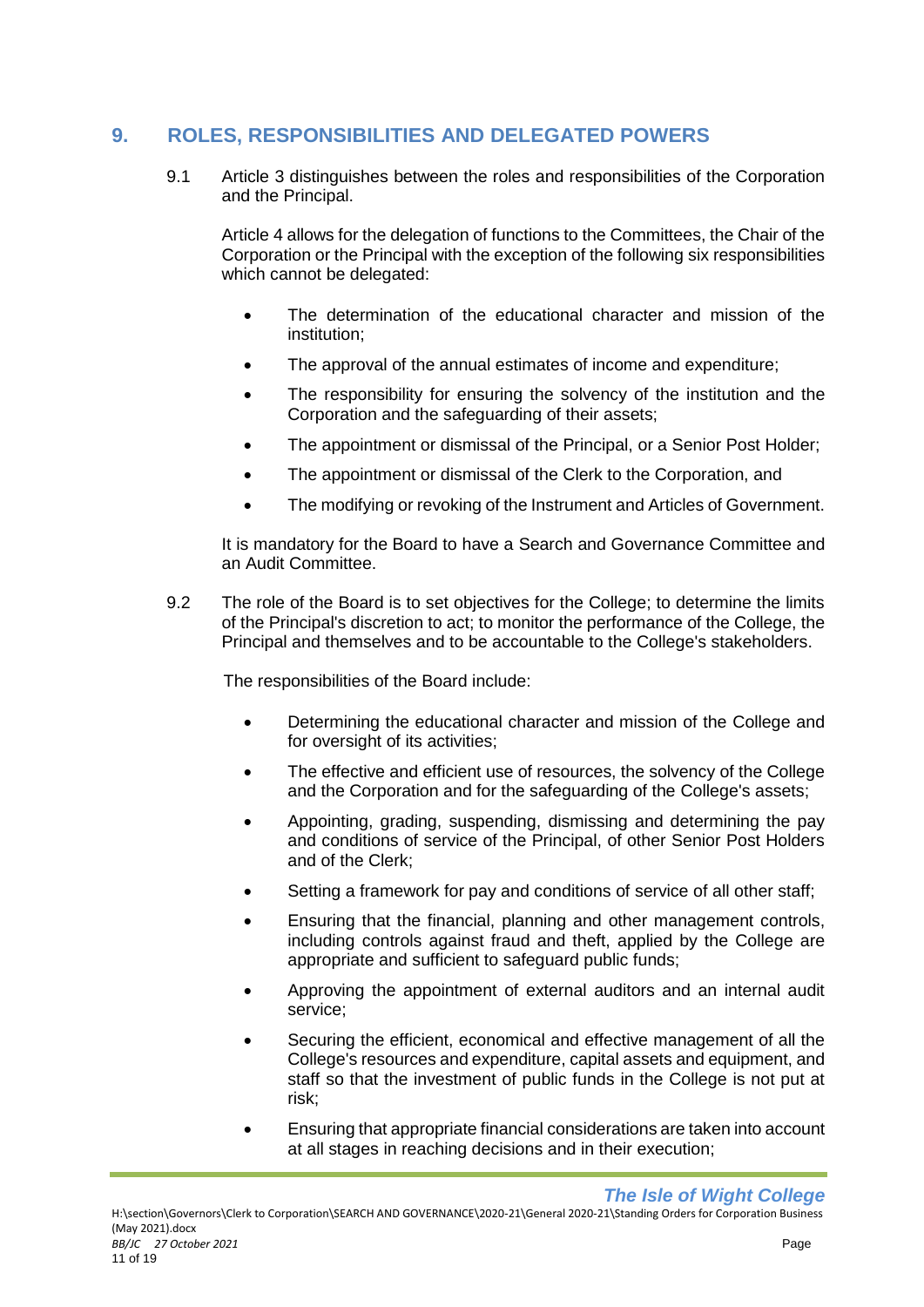- Planning and conducting its financial and academic affairs so that its total income is not less than sufficient, taking one year with another, to meet its total expenditure;
- Making appropriate arrangements to appoint a Clerk with the necessary expertise to fulfil the duties of the post;
- Approving annual estimates of income and expenditure before the start of each financial year;
- Determining tuition fees;
- Approving rules and procedures relating to staff grievances, conduct, suspension, dismissal and appeals;
- Approving the students' union constitution (where applicable) and rules relating to the conduct of students;
- Acting only within the powers given in sections 18 and 19 of the FEHE Act;
- 9.3 The Principal, as Chief Executive, is personally responsible for ensuring the proper and effective operation of the financial, planning and management controls necessary for the proper discharge of the Board's responsibilities under the Financial Memorandum. She/he is also responsible for giving effect to the Board's policies for securing the efficient, economical and effective management of all the College's income, assets and expenditure.

The responsibilities of the Principal include:

- ❖ making proposals to the Board about the educational character and mission of the College and for implementing the decisions of the Board
- ❖ the organisation, direction and management of the College and the leadership of its staff
- ❖ the determination of the College's academic and other activities
- ❖ preparing a budget for consideration and approval by the Board and for managing the College within the budget approved by the Board
- ❖ the maintenance of student discipline

The Principal is responsible for ensuring that funds from the Funding Body are used only for the purpose for which they are given and in accordance with any terms and conditions attached to them. They are also responsible for advising the Board in writing if any action or policy under consideration by them is incompatible with the terms of the Financial Memorandum or would infringe the requirements of propriety or regularity. In the final instance, the Principal is required to inform the Funding Body if the Board persists in pursuing such an action or policy.

The Governing Body is responsible for overseeing the way in which the Principal carries out their management responsibilities.

9.4 There may be occasions when issues arise which should be placed before the Corporation or its Committees but the next scheduled meeting is too long to wait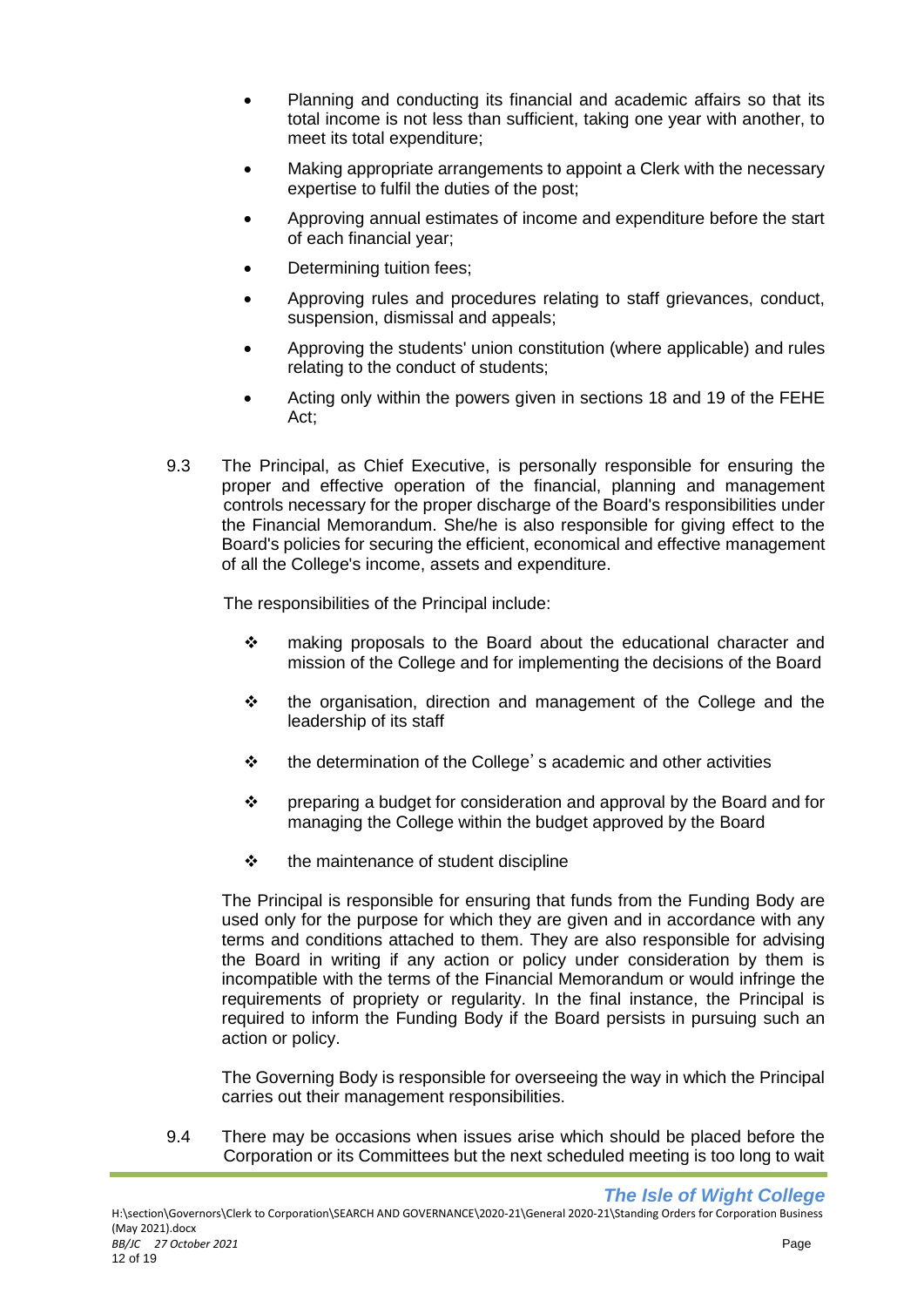and it is not thought, by the Clerk and/or Chair, sufficiently significant to call a Special Meeting. In such circumstances the Chair of the Corporation (if possible in consultation with the Vice Chair of Corporation) may take action on behalf of the Corporation provided that such a course of action does not run contrary to the Articles of Government, Financial Regulations and any other relevant Regulations.

The type of action which might be taken by the Chair (and Vice Chair) of the Corporation would include, for example, signing routine documents on behalf of the Corporation, responding to approaches made to the Corporation by external organisations or agreeing to detailed aspects of implementing matters already agreed by the Corporation.

The Chair and Vice Chair of the Corporation and the Principal will decide whether or not it is appropriate to seek the views of the Chair and Vice Chair of the relevant Corporation Committee.

In situations where matters are judged too urgent to await the next scheduled meeting because of their particular significance, the Chair of the Corporation has the option of calling a Special Meeting (see section 10).

#### **9.5 Reporting of Urgent Action**

In cases where the Chair (or Vice Chair) takes a decision on their own responsibility it shall be reported to and recorded in the Minutes of the next meeting of the Corporation.

Having authorised the Chair and Vice Chair of the Corporation to take certain action between meetings, the Corporation will accept corporate responsibility for any action taken.

## <span id="page-13-0"></span>**10. SPECIAL MEETINGS**

- 10.1 A Special Meeting of the Corporation may be called at any time by the Chair of the Corporation or at the request in writing of any 5 Governors. When the matter to be considered demands urgent consideration, the Chair of the Corporation, or in the Chair's absence, the Vice Chair of the Corporation can decide to give written notice of less than 7 days.
- 10.2 It shall be permissible for the Chair of a Committee to convene an emergency meeting of that Committee by giving less than 7 days prior notice if in the opinion of the Chair there are matters which demand urgent consideration.

## <span id="page-13-1"></span>**11. ATTENDANCE AND PUBLIC ACCESS TO MEETINGS**

#### **11.1 Entitlement to Attend**

(a) Entitlement to attend meetings of the full Corporation will be restricted to Members of the Corporation, the Clerk or minute secretary. Entitlement to attend the Committees set up by the Corporation will be restricted to the Membership written into the Terms of Reference for that Committee. Other Members of the Corporation, subject to eligibility, may attend Committee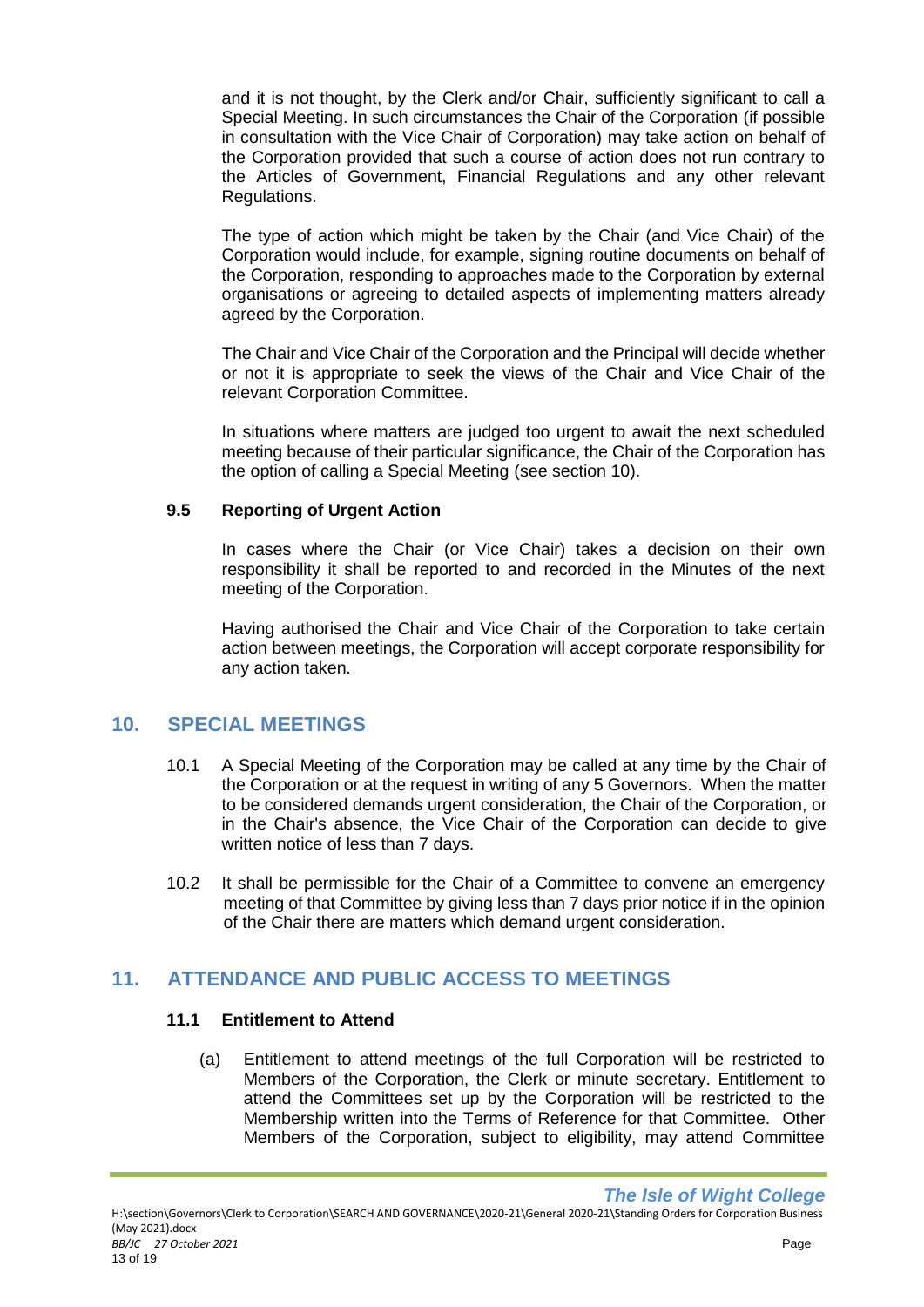meetings as observers and may participate in discussions with the approval of the appropriate Chair.

(b) The Corporation has determined that it would be appropriate for a Member to withdraw from a meeting where that Member has a financial or other interest in the College. Paragraph 16.2 of these Standing Orders refer.

#### **11.2 Attendance of Staff other than Corporation Members**

The Corporation has determined that relevant specialist staff may attend meetings of the Corporation and its Committees for the purpose of providing information and giving advice. Such persons will be asked to withdraw from the meeting when the Chair deems this to be appropriate.

#### **11.3 Attendance by the Public**

Requests for Attendance by the Public at Corporation and Committee meetings must be submitted to the Chair, or in their absence the Vice Chair, at a minimum of 4 working days prior to the date of the meeting. The attendance of such individuals shall be at the discretion of the Chair or Vice Chair as appropriate.

## <span id="page-14-0"></span>**12. PUBLICATION OF MINUTES AND PAPERS**

- 12.1 Agenda Papers and Minutes of the meetings of the Corporation and its Committees are held by the Clerk and can be viewed on request to the Clerk or on the College website. Certain items of a financial or personal nature are excluded such as the following;
	- An issue relating to a named individual employed at, or proposed to be employed at the College
	- An issue relating to a named student at or applicant for admission to the College
	- Any matter relating to the Clerk of the Corporation
	- Any matter which the Corporation decides that by virtue of the nature of the item should be dealt with on a confidential basis

In addition to this, Agendas and draft Minutes of meetings as approved by the Chair, will be published on the College's website

#### **12.2 Corporation meetings and Committees - Confidential Papers**

The Remuneration Committee Papers and Minutes and Papers and Minutes relating to the Clerk of the Corporation will not be made publicly available.

Matters relating to individual members of staff come under the confidential section of the minutes and will not be made publicly available. Committees are empowered to identify other items that they wish to be minuted under the confidential section. Such confidential minutes will be reviewed on a regular basis (and at a minimum annually) to determine whether or not they can be made publicly available.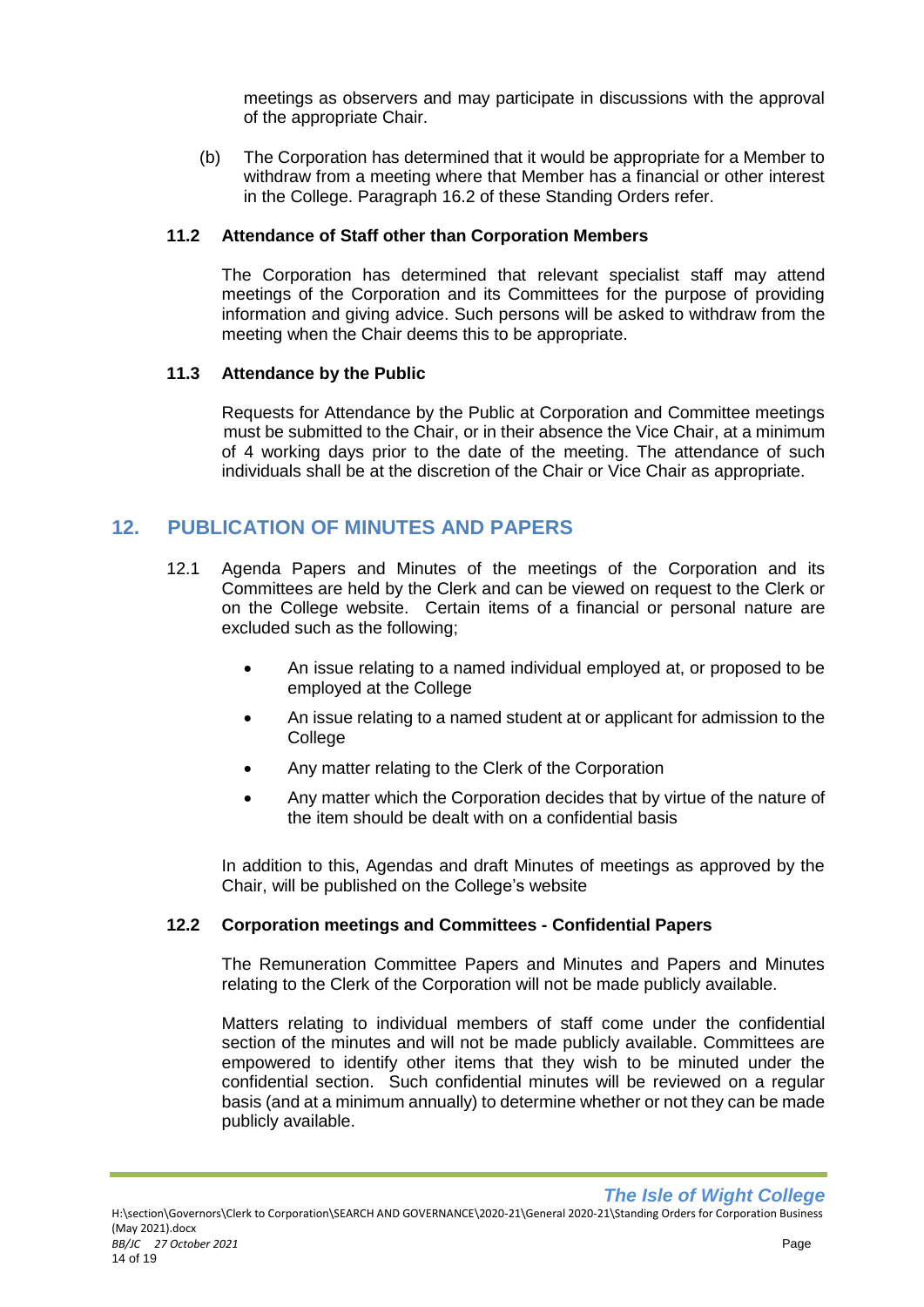12.3 There shall be a four-tier system for recognising and minuting of confidential items as follows:-

#### 12.4 **Business Confidential** (e.g. financial/property)

Papers for the item to be printed on yellow paper

Separately minuted on yellow paper

Governors should not divulge to any person who is not a Governor any aspect of the Corporation's consideration of the item or decision on the item

#### 12.5 **Staff and Student Confidential items** (e.g. personnel matters)

Papers for the item to be printed on green paper

Separately minuted on green paper

Governors should not divulge to any person who is not a Governor, nor to the staff and student Governors any aspect of the Corporation's consideration of the item or decision of the item

#### 12.6 **Senior Staff (SMT) / Staff and Student Confidential**

Papers for the item to be printed on pink paper

Separately minuted by the Clerk of the College on pink paper

Governors should not divulge to any person who is not a Governor nor SMT, any aspect of the Corporation's consideration of the item or decision of the item.

#### 12.7 **Student Confidential**

Papers for the item to be printed on blue paper

Separately minuted on blue paper

Governors should not divulge to any person who is not a Governor, nor to the Student Governor, any aspect of the Corporation's consideration of the item or decision of the item.

- 12.8 Where possible, the Clerk shall clearly indicate on the agenda for a meeting each item which is to be considered by Governors to be resolved as confidential pursuant to Standing Order 12.4.
- 12.9 Prior to discussions of the confidential item Governors shall resolve that it should be treated as confidential and recorded separately in the confidential minutes of the meeting.
- 12.10 At least annually, Governors shall review the confidential status of minutes from previous meetings and on the advice of the Clerk to the Corporation and the Principal shall resolve for each confidential minute that either:-

*The Isle of Wight College*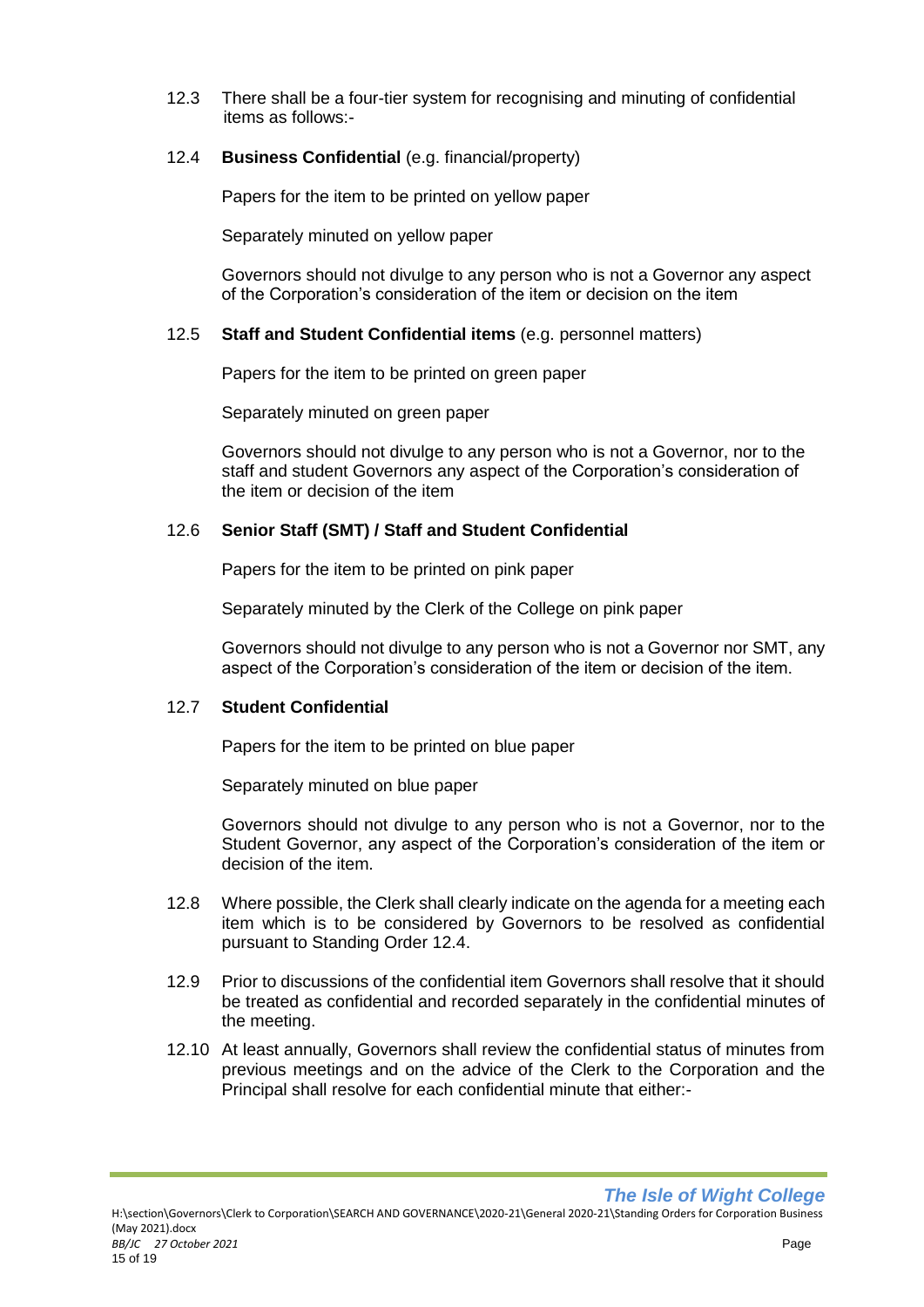- from the date of the review meeting the minute be treated as nonconfidential;
- the minute shall continue to be treated as confidential until a specified date when its confidential status shall be further reviewed;
- the minute shall continue to be treated as confidential until a specified date when it shall automatically become non-confidential.
- 12.11 Newly designated 'non-confidential' minutes will be released to the Governance website following the review meeting.

#### **12.3 Confidentiality**

All Governors and Co-opted Members of Committees must respect the confidentiality of any papers made available to them whether for purposes of the Governing Body or Committee meetings or otherwise for so long as those papers remain confidential. These will be reviewed annually by the Corporation.

#### <span id="page-16-0"></span>**13. COMMITTEES, TERMS OF REFERENCE AND QUORACY**

13.1 The Corporation has established 3 Committees and has agreed Terms of Reference for each of them as shown on the College website. These Committees are:

Audit Committee Remuneration Committee Search and Governance Committee

Other Committees, for example a Special Committee or Capital Committee can be established as required.

- 13.2 The draft Minutes of these Committees will be attached to Corporation agendas for information regarding delegated issues and approval of non delegated items.
- 13.3 Draft Minutes will normally be circulated to Members with the supporting papers for the following meeting.
- 13.4 The Clerk will periodically request the Corporation to review the Terms of Reference of Committees, including details of quorum, to ensure that they are in line with current requirements of the Corporation, Funding Body and Auditors.
- 13.5 Members will be responsible for adhering to the Modified Instrument and Articles of Government, the Financial Memorandum with the Funding Body, the Terms of Reference of Committees and these Standing Orders whilst conducting their Corporation business.

#### <span id="page-16-1"></span>**14. SENIOR STAFF APPOINTMENTS**

Designated Senior Postholders are the Principal, the Deputy Principal, the Assistant Principal – Resources & Finance.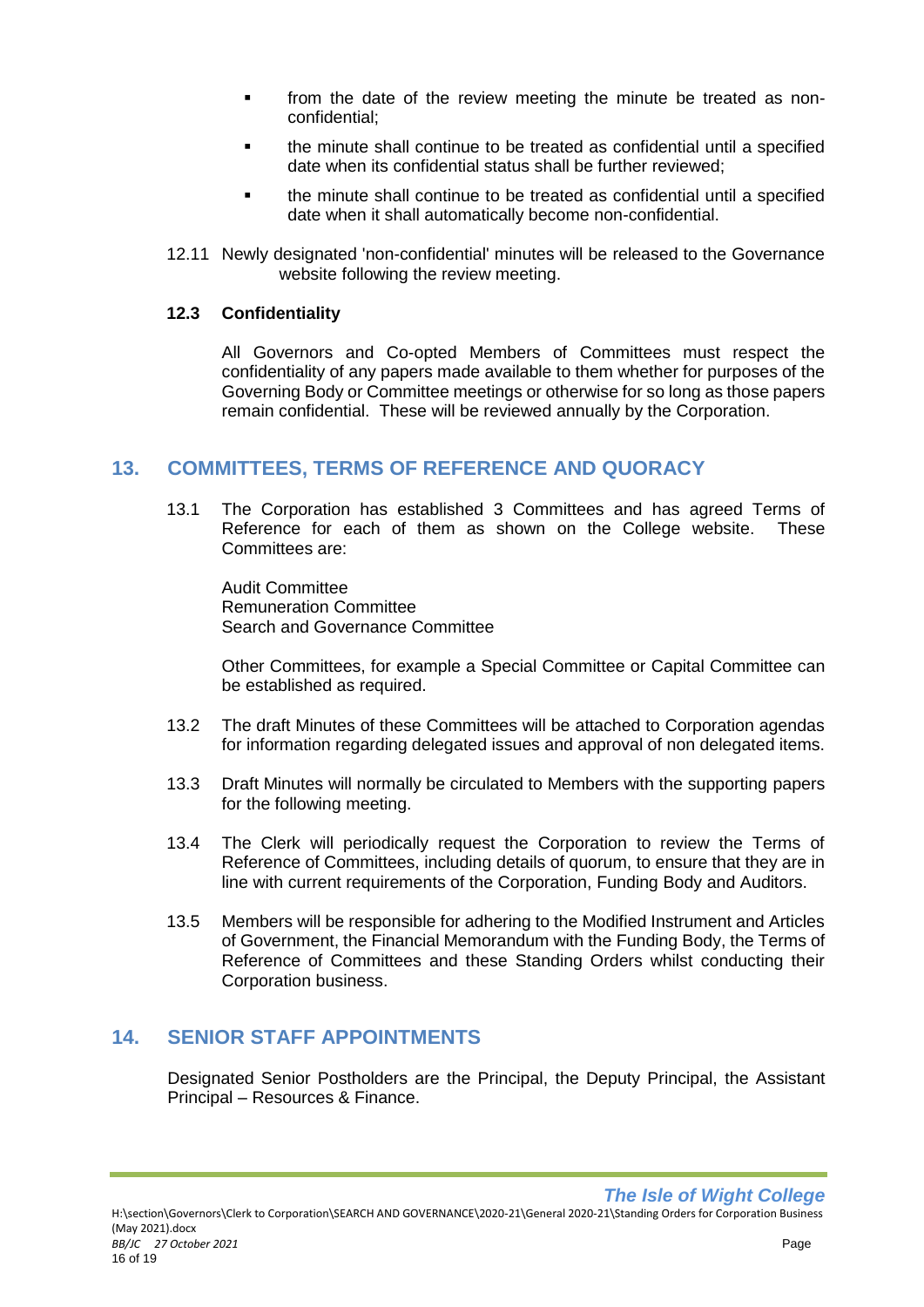#### **Advertisement for and Appointment of the Principal**

In the event of the Principal post becoming vacant, the vacancy will be advertised nationally. A job description and person specification will be drawn up and approved by the Selection Panel.

The Selection Panel to be appointed by the Corporation, will comprise at least 5 Members of the Corporation including the Chair and/or Vice Chair of the Corporation. (The Principal may be included in the selection panel for her/his successor.) Governors with a personal interest may not take part in the selection procedure.

The Chair of the Corporation will produce a longlist of applicants based on the person specification. The panel will shortlist the candidates. The documentation demonstrating how the longlist was produced will be made available to the panel at the shortlisting process on request. The panel will interview the shortlisted candidates and where they consider it appropriate to do so, recommend to the Corporation for appointment one of the applicants interviewed by them.

The Corporation may wish to consider appointing professional advisors for the organisation of the selection process and the assessment of candidates.

#### **Appointment of other Senior Postholders**

Vacancies for Senior Postholder posts will be advertised nationally. A job description and person specification will be approved by the Selection Panel. The Selection Panel will comprise the Chair and/or the Vice Chair of the Corporation, the Principal and at least 2 other Members of the Corporation to be appointed by the Corporation. Governors with a personal interest may not take part in the selection procedure. The Principal and the Chair of the Corporation will produce a longlist of applicants based on the person specification.

The panel will shortlist the candidates and may receive advice from the Human Resources Manager or external professional adviser. The documentation demonstrating how the longlist was produced will be made available to the panel at the shortlisting process on request. The panel will interview the shortlisted candidates and where they consider it appropriate to do so, recommend to the Corporation for appointment one of the applicants interviewed by them.

## <span id="page-17-0"></span>**15. APPOINTMENT OF CLERK TO THE CORPORATION**

It is the responsibility of the Board to appoint a person to serve as Clerk to the Corporation. In the absence of the Clerk the Board may appoint a temporary Clerk.

The Clerk may not be a Member of the Corporation and the Principal is ineligible to be appointed as the Clerk or the temporary Clerk.

## <span id="page-17-1"></span>**16. GOVERNORS' INTERESTS**

16.1 Except with the approval in writing of the Secretary of State no Governor shall take or hold any interests in any property held or used for the purpose of the College, or receive any remuneration for their services as a Governor, provided that a Governor who is a Member of the staff of the College (including the Principal) may receive remuneration in that capacity.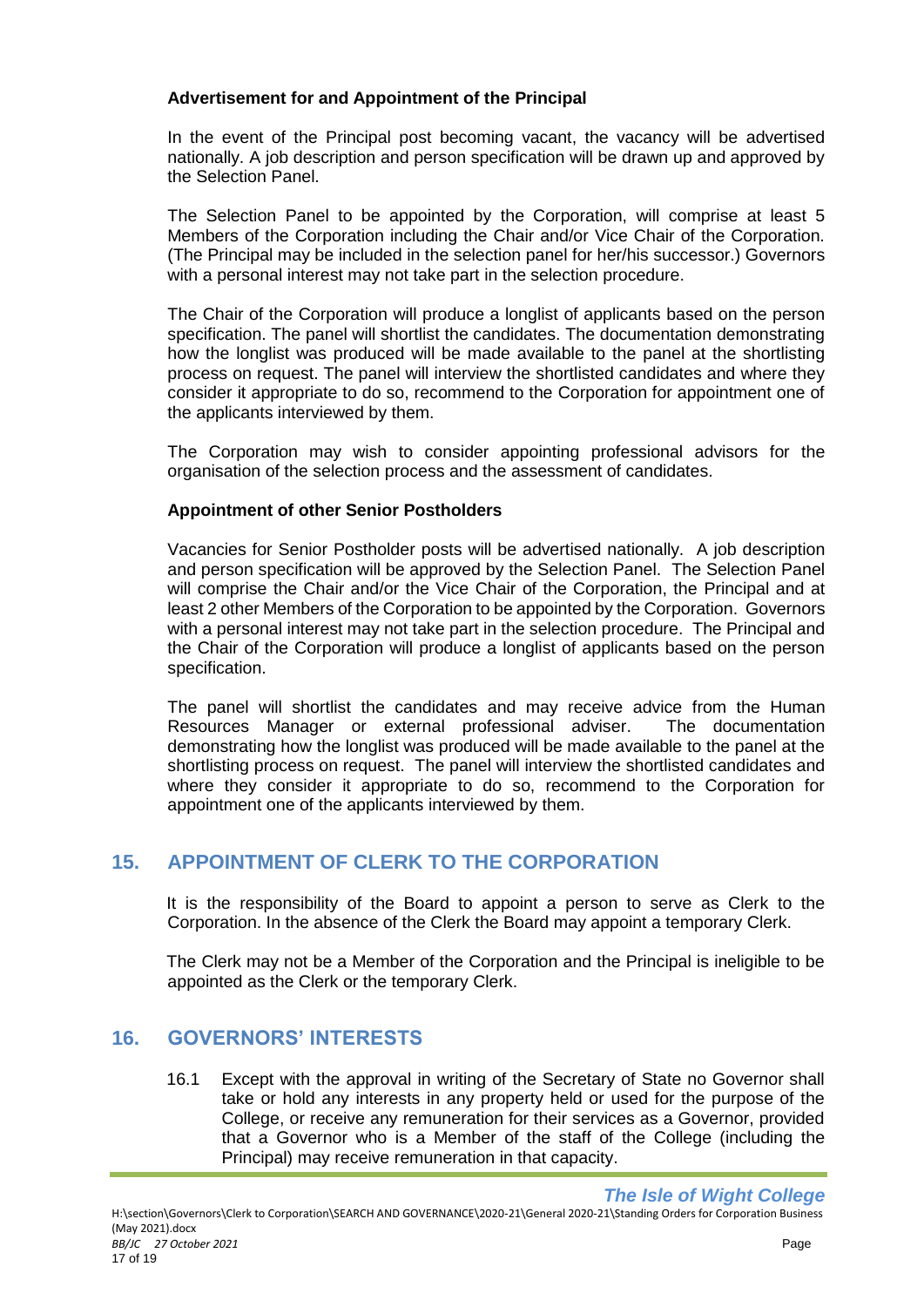- 16.2 In order to ensure that Members act and are seen to act in a manner that is impartial a Governor or a Co-opted Member of a Committee, or their spouse/partner or immediate family members, who has any financial interests in:
	- a) the supply of work or goods to or for the purposes of the College or;
	- b) any contract or proposed contract concerning the College or;
	- c) any other matter relating to the College, or
	- d) who has any other interest in any matter relating to the College:

shall disclose to the Corporation the nature and extent of their financial interest or other interest; and if she/he is present at a meeting of the Corporation at which the supply, contract or other matter is to be considered, shall at the meeting disclose the fact and shall withdraw from that part of the meeting when the interest is to be considered and shall not be counted in the quorum present at the meeting in relation to any resolution on the issue.

- 16.3 Governors and Co-opted Members must not accept gifts, hospitality or benefits of any kind from a third party which might be seen as compromising their personal judgement, objectivity or integrity.
- 16.4 Standing Order 16.2 does not prevent the Members of the Corporation considering and voting upon proposals for the Governing Body to insure the Members of the Corporation against liabilities incurred by them arising out of their office or the Corporation obtaining such insurance and paying the premiums.
- 16.5 The Clerk shall maintain a Register of Financial and other Interests of Governors, Co-opted Members of Committees and Senior Managers in a form prescribed by the Governing Body. This register will be made available at the College during normal office working hours to anyone wishing to inspect it via the Clerk.

## <span id="page-18-0"></span>**17. EXPENSES**

Members are not paid for attending meetings and no claims can be made for loss of earnings.

Members are allowed travelling expenses, subsistence and conference fees where appropriate. Expense claims should be made via the Clerk who will maintain a record of all expenses for Audit and other purposes. All claims will be authorised by the Clerk to the Corporation or Chair of the Corporation.

## <span id="page-18-1"></span>**18. INDEPENDENT PROFESSIONAL ADVICE FOR MEMBERS**

The Corporation has determined a procedure for Members to take advice from the Corporation legal advisers (Eversheds), and if necessary, other independent advisers on any matters concerning the exercise of their power and responsibilities. Such matters include advice on their legal, accounting and regulating duties but exclude advice to individual Members concerning their own respective personal interests in relation to the Corporation. A Member who intends to seek advice under this procedure must give prior written notice to the Clerk and, on request, any advice which is obtained under the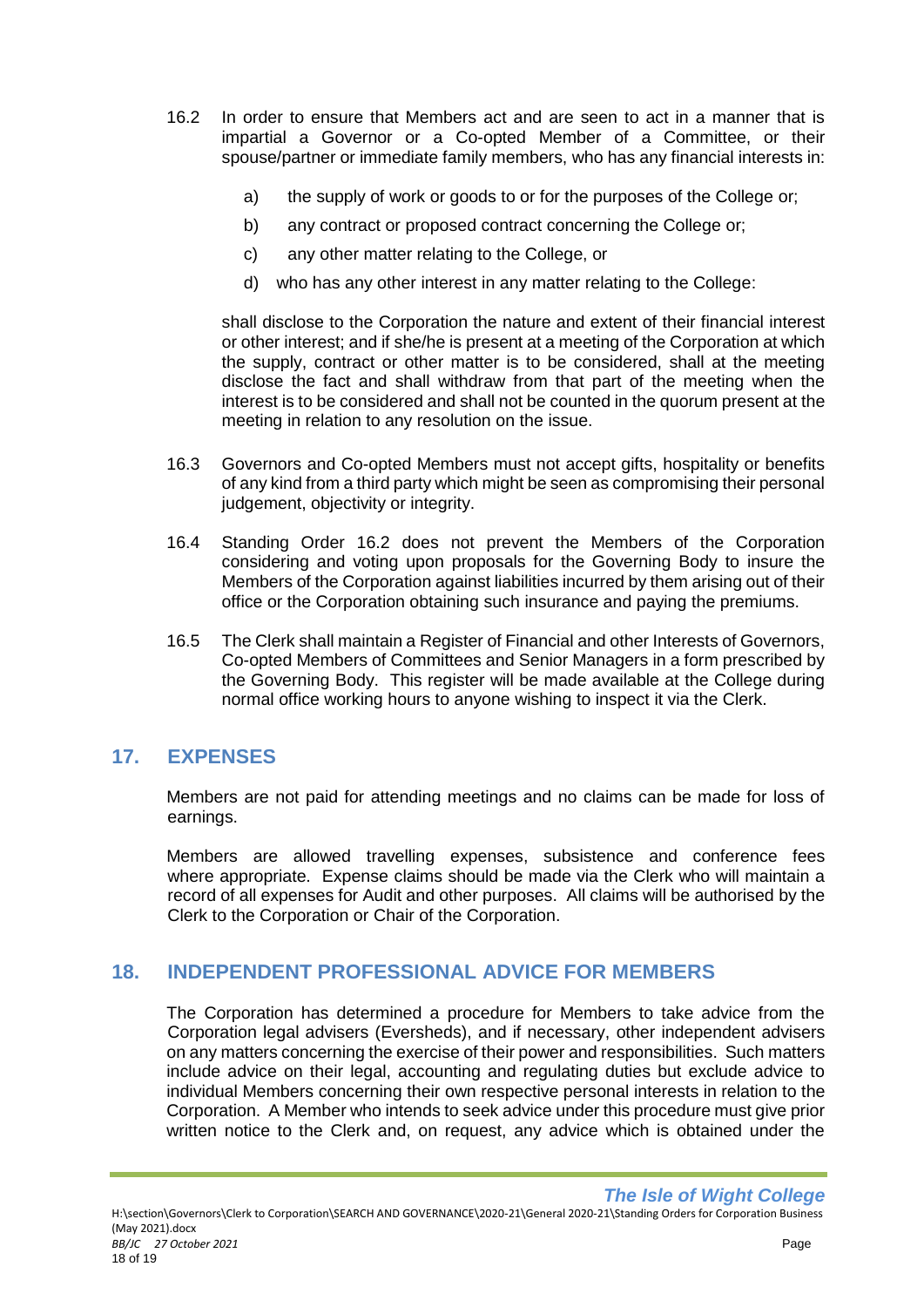procedure must be made available to all Members. The cost of any independent professional advice under the procedure will not be at the expense of the Member.

## <span id="page-19-0"></span>**19. STATEMENTS MADE ON BEHALF OF THE CORPORATION**

Statements made on behalf of the Corporation will normally only be made by:

The Chair, or Vice Chair in their absence; The Principal The Clerk.

#### **Individual Contributions by Members of the Corporation**

A Code of Conduct for Members which incorporates the Seven Principles of Public Life has been adopted by the Corporation. The Instrument of Government includes the statement that every Member of the Corporation is appointed to contribute to the work of the Corporation and act in its best interest. They are not appointed to represent any organisation, interest group or persons or delegate of any outside body, and may not lawfully be bound to mandates given by others.

#### <span id="page-19-1"></span>**20. MEMBERSHIP OF THE CORPORATION - AVAILABILITY OF INFORMATION TO THE PUBLIC**

A list of the names of Members of the Corporation is published and available on the College's website. Addresses and telephone numbers of individual Members of the Corporation will not be made available to third parties without the permission of that Member. Persons wishing to contact Members of the Corporation may do so by writing to:

c/o The Clerk to the Corporation The Isle of Wight College Medina Way **Newport** Isle of Wight, PO30 5TA.

## <span id="page-19-2"></span>**21. USE OF CORPORATION SEAL**

- 21.1 Although there is no requirement under the Further and Higher Education Act 1992 for any document to be sealed by the Corporation, under general law any document executed by the Corporation as the Deed should be under Seal, such as a transfer of property by the Corporation or signing a contract. Section 20(4) of the Further and Higher Education Act indicates that the execution of a document by the Corporation under its Seal shall be treated as exclusive evidence that the document has been properly issued by the Corporation. The onus of proof would be on the person challenging the document to prove a contrary intention.
- 21.2 In accordance with Clause 21 of the Instrument of Government the application of the Seal by the Corporation shall be authenticated by the signature of the Chair and/or Vice Chair and the signature of any other Member of the Corporation. The application of the Seal must be reported to the Corporation at its next meeting.